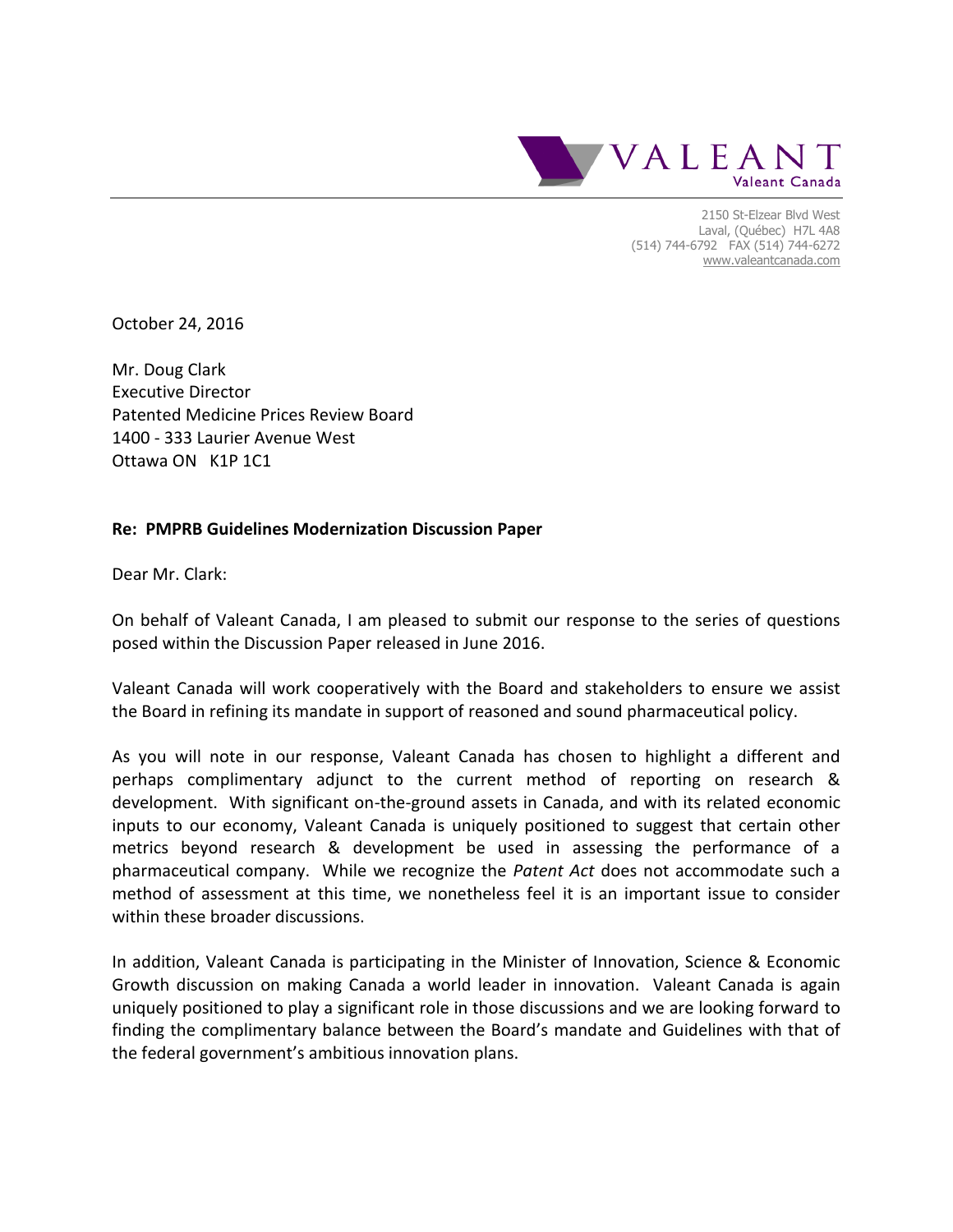Valeant Canada looks forward to participating in the next phases of this discussion.

Yours sincerely,

SA Secret S

Executive Director, Patient Access & Government Affairs Valeant Canada LP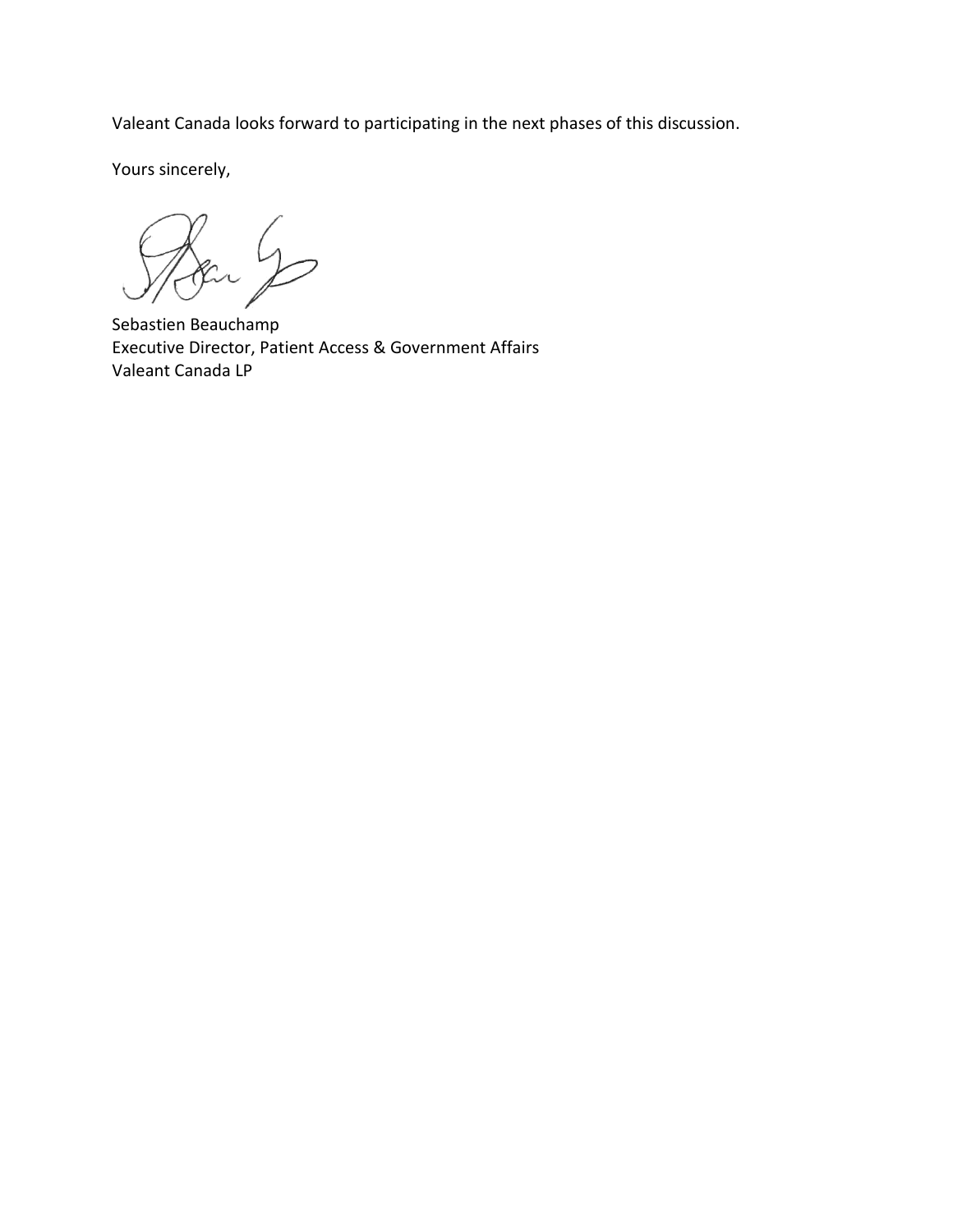## **Guidelines Modernization & Consultation paper Response**

Thank you for the opportunity to participate in the consultation process to enable modernization to the PMPRB's Guidelines. Valeant Canada is responding in the spirit of cooperation and in light of the much broader policy discussion on which this issue should rest. That is to say, the PMPRB's jurisdiction on excessive pricing of patented medicines is one small part of a much broader discussion that needs to occur for the sake of the end-users of drug therapy: patients. We must take the opportunity to view this exercise through a much wider lens to consider other factors such as ensuring access to appropriate therapies, appropriate use of those therapies, prescribing behaviours, and patient outcomes. All of these factors must be considered in this consultative process as they all relate back to the issue of price, cost, and affordability.

## About Valeant Canada

Valeant Canada is committed to bringing quality products to Canadians that benefit their wellbeing.

Our commitment to patient health can be felt in pharmacies, healthcare practices and hospitals across the country, as Valeant Canada manufacturers, markets and distributes a wide selection of pharmaceutical products. A strong commercial infrastructure enables us to provide new, cutting-edge, effective pharmaceutical, eye health and consumer products to Canadians, and to export markets abroad.

While we are proud to offer Canadians a wide range of quality products, we are equally proud to have the best employees working for us across the country, and at our global headquarters in Laval, Quebec. In Canada, the company has approximately 1000 employees based out of Laval, Quebec (International Headquarters and manufacturing facility); Vaughan, Ontario (Bausch + Lomb and Consumer Products Division); Steinbach, Manitoba (manufacturing facility); and in field-based roles across the country.

From 2013-2015 alone, Valeant Canada has contributed to the local economy by \$525M.

Valeant Canada has a diverse product portfolio in several therapeutic areas, including Cardiovascular Disease, Neurology and Dermatology, and ophthalmology and we continue to expand these areas with new offerings and local collaborations. And, as leaders in new research and development in dermatology, Valeant Canada is also proud to have established an R&D Centre of Excellence for consumer dermatology in Laval, Quebec.

We believe in finding new and better health care solutions that are timely, innovative, effective, and help sustain the health care system. We invest in people. We make swift decisions and work quickly to keep up with the changing market while not compromising on quality. Delivering value to our stakeholders while delivering safe and effective products to Canadians is at the heart of everything we do.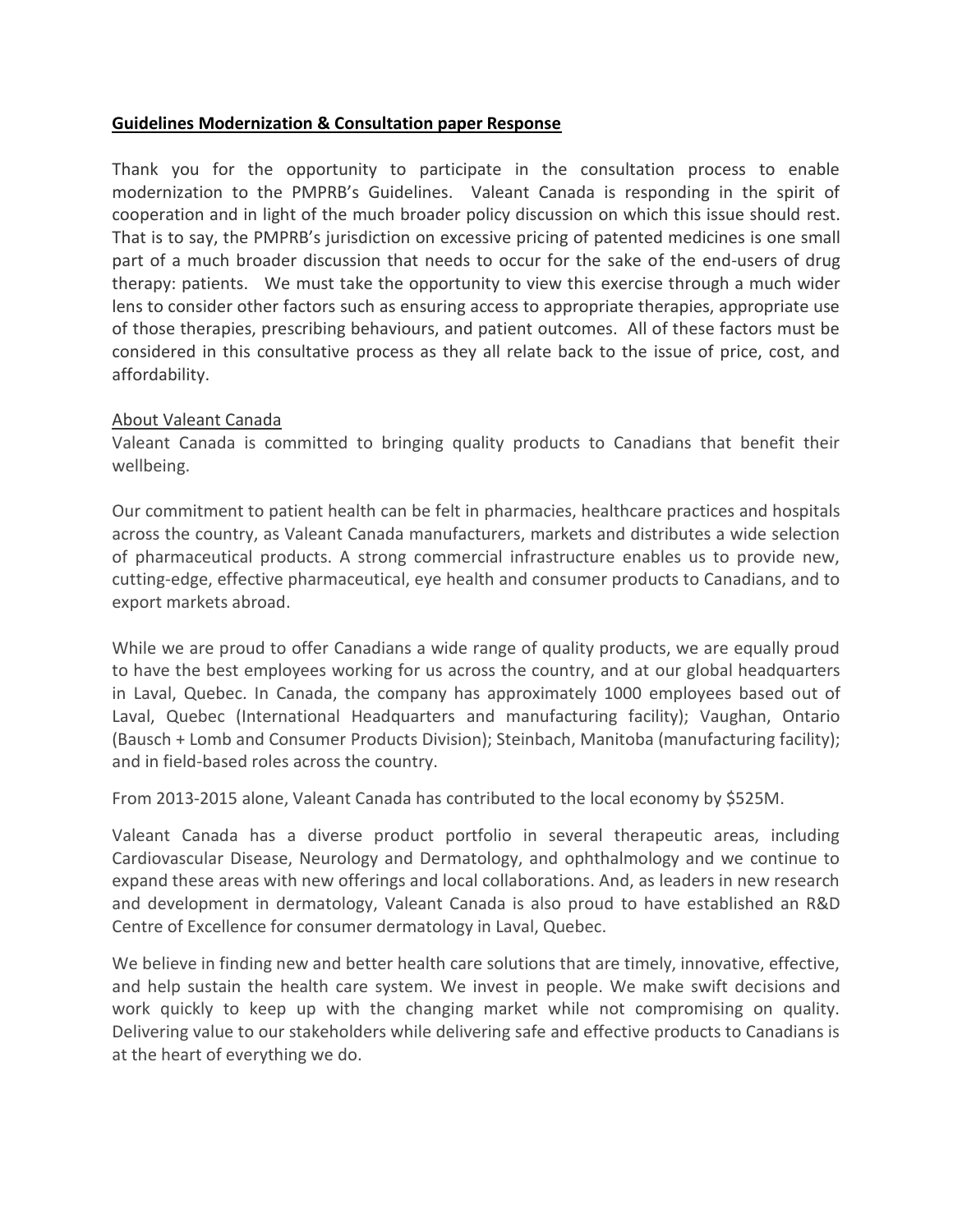## *What does the word "excessive" mean to you when you think about drug pricing in Canada today? For example:*

- *a. Should a drug that costs more annually than certain agreed upon economic metric be considered potentially excessively priced?*
- *b. Should a drug that costs exponentially more than other drugs that treat the same disease be considered potentially excessive?*
- *c. In considering the above two questions, does it matter to you if a very costly drug only treats a small group of patients such that it accounts for a very small proportion of overall spending on drugs in Canada?*
- *d. Conversely, if a drug's price is below an agreed upon metric and in line with other drugs that treat the same disease, should it be considered potentially excessive if it accounts for a disproportionate amount of overall spending on drugs in Canada?*
- *e. What economic considerations should inform a determination of whether a drug is potentially excessively priced?*

## Response

- a. With respect, Valeant sees the Consultation paper and discussion questions interchanging the Board's jurisdictional term of "excessive" with non-synonymous terms such as, "cost," "affordable," and "spending." We see this as the possible influence of government payers expressing concern to the Board about annual drug expenditures, which is understandable, but at the same time somewhat unreasonable given the flattening of F/T/P drug-cost curves. The term "excessive" from the Board's jurisdictional perspective is fundamentally different than relative terms like "cost" or "affordable." An excessive price is one thing, the annual volume of a particular drug and its annual cost in another. What drives volume (which then determines annual cost) falls into the broader and important context surrounding drug use and prescribing behaviours. Controlling the P or price part of the cost equation [TC (total cost) =  $P$ (price) x V (volume)] is only part of the answer. In fact, some may argue the issue isn't so much the price part of the equation but rather the volume part. We share in the view that a disproportionate amount of resources are being expensed on price issues and little to nothing being spent on volume issues. In other cases, the low volume of a drug utilization seem to be explaining to high price attached to it, which is an example at the heart of this discussion.
- b. This question is rather broad and raises other related questions. For example, is that particular drug more efficacious or of higher therapeutic value? What are the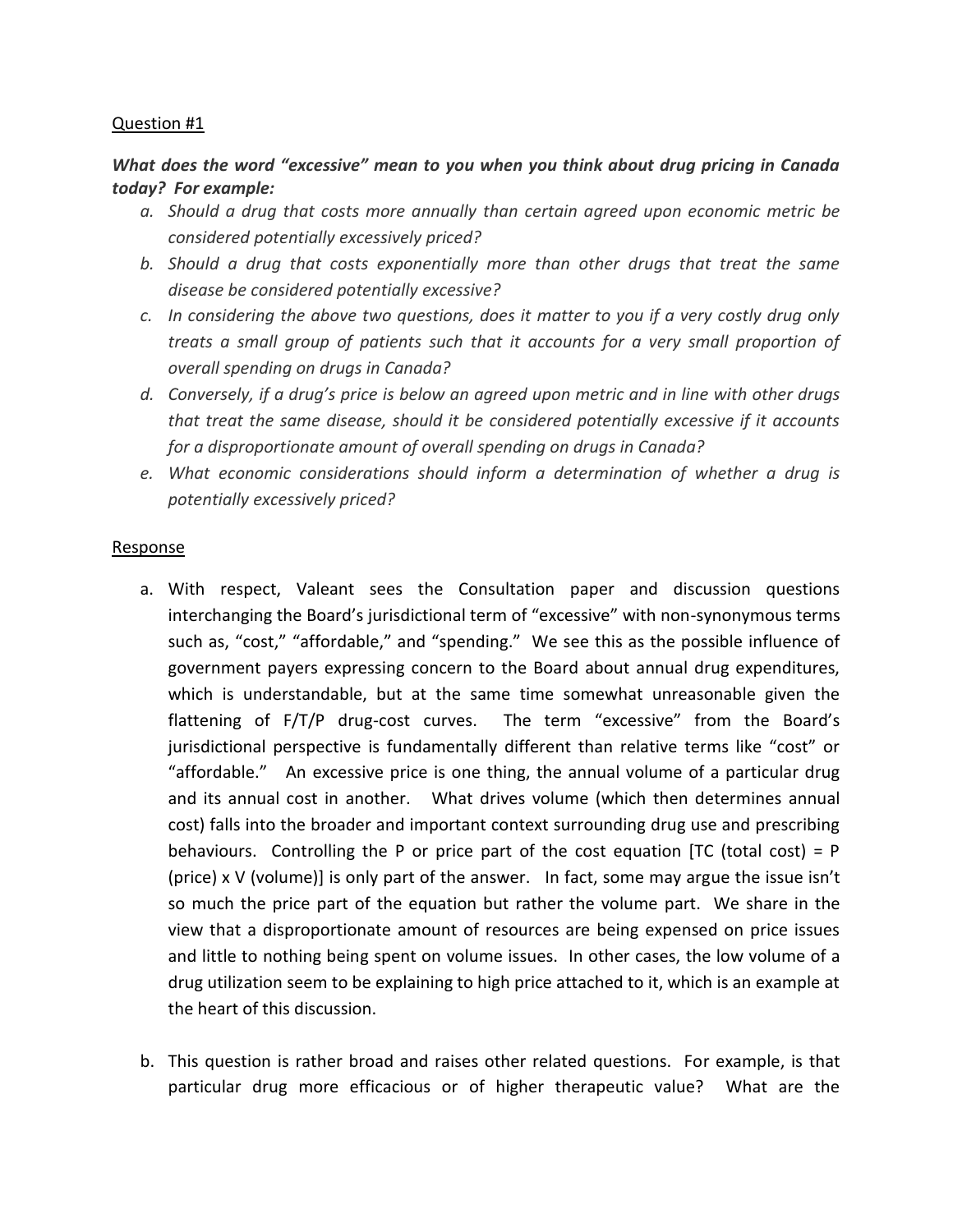downstream effects of that drug if it is more efficacious? Is it offsetting other costs in the healthcare system? What are those cost-offsets? Is a patient's quality of life increased? These are reasonable questions to consider of drugs currently on formulary. For new entrants, the complex and burdensome drug review process in Canada largely estops this type of scenario in that CDEC's recommendation and indeed pCPA would very likely block such a listing.

- c. No
- d. No
- e. There are many factors to consider not least of which is the time it takes a manufacturer to have a drug listed relative to its patent term. As time-to-list continues to be compressed with lengthy processes for approval, the time to regain investment on the product is shortened thereby putting upward pressure on price. There is also perhaps a broader economic determinant when considering whether a price is excessive. For example, what if the manufacturer has significant assets in Canada, say, it manufactures and exports in excess of \$2B of product creating good paying jobs and delivering significant economic inputs to the Canadian economy. Should that pharma company be treated differently than others with little or no similar assets?

## Question #2

*Given that it is standard industry practice worldwide to insist that public prices not reflect discounts and rebates, should the PMPRB generally place less weight on international public list prices when determining the non-excessive price ceiling for a drug?* 

## Response

No. Confidential rebates are used extensively in developed nations and are often based on different jurisdictional considerations such as volume, a unique population subset, or reimbursement/use criteria applied by that jurisdiction. Perhaps the question to be asked is whether there is a determinant that is in a unique Canadian context. That is to say, what other factors exist with manufacturers that can determine pricing? Valeant Canada is suggesting that the Canadian investment level also be that determinant in determining the price ceiling of a new drug coming to the Canadian market, in order to stimulate the economy, increase the number of new manufacturing jobs and therefore, reward the Canadian investments in a tangible manner. This is also in line with the recently announced Innovation agenda, by the Minister of Innovation, Science and Economic Development.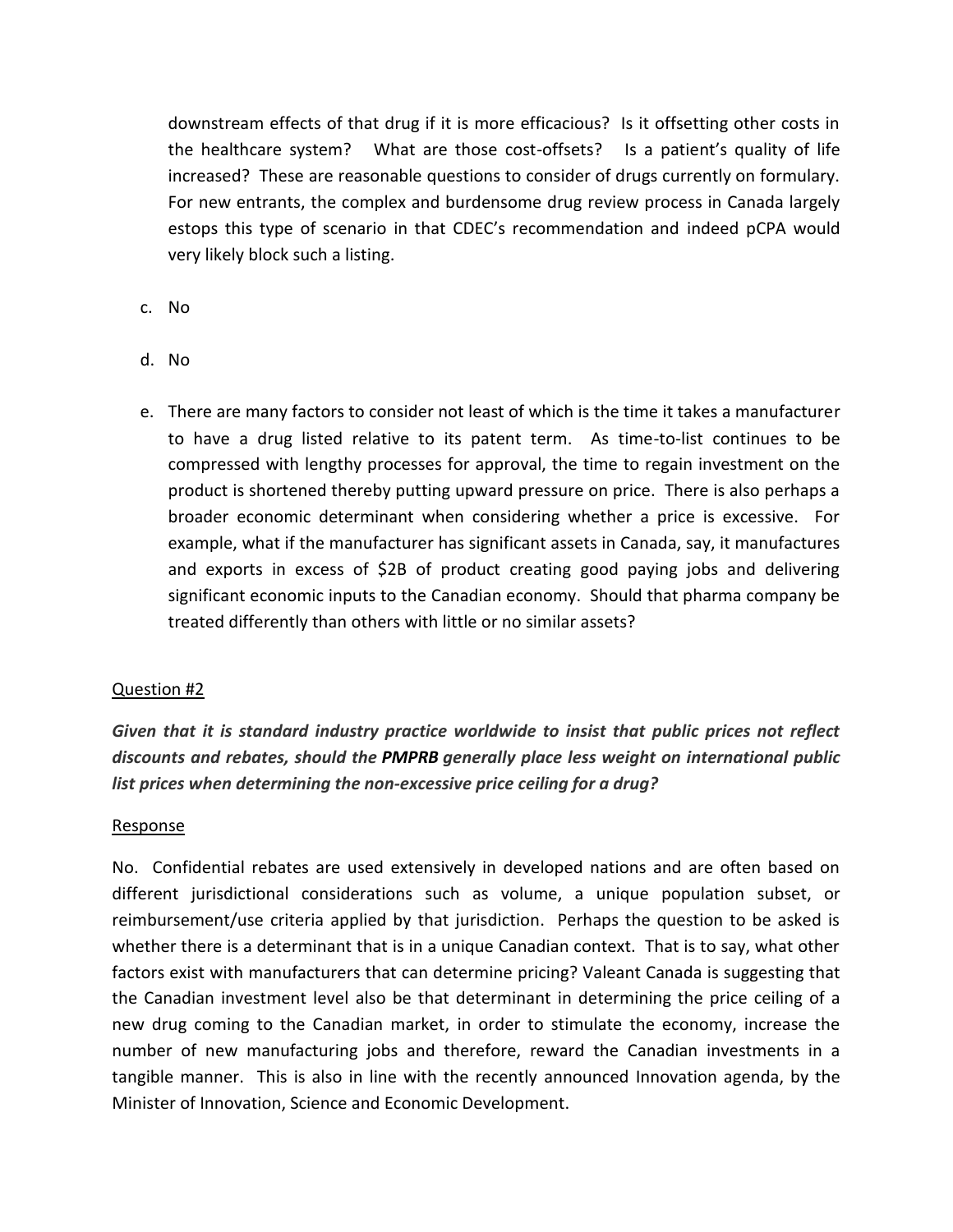*In your view, given today's pharmaceutical operating environment, is there a particular s. 85 factor that the Guidelines should prioritize or weigh more heavily in examining whether a drug is potentially excessively priced?*

#### Response

All aspects of Section 85 are important. Again, the Canadian investment level can also be a factor in determining the price ceiling of new or existing drugs in the Canadian market, in order to stimulate the economy, increase the number of new manufacturing jobs and therefore, reward the Canadian investments in a tangible manner, notwithstanding the price comparison with the PMPRB7 countries. In fact, the aspect of the guidelines around *"Any market" price review* (Guidelines Modification presentation from April 2016, slide 16) could include the United States as a comparator, for the companies that do invest in Canada in a formal manner, through local manufacturing and/or R&D up to a certain percentage of the annual gross sales that would need to be defined.

#### Question #4

*Should the PMPRB set its excessive price ceilings at the low, medium or high end of the PMPRB7 countries (i.e., the US, the UK, Sweden, Switzerland, Germany, France and Italy)?*

#### Response

It is important for Canada to remain a competitive market and to make sure we keep attracting more investments. Therefore, setting the price ceiling to the high end of the PMPRB7 countries is critical. What is important here is to have prices in Canada that continue to incent manufactures with measurable and qualified assets in the Canadian economy to stay and invest. In any event, prices are not necessarily always at the maximum non-excessive price due to the oversight of HTA bodies which consider a number of factors that affect price in a downward projection.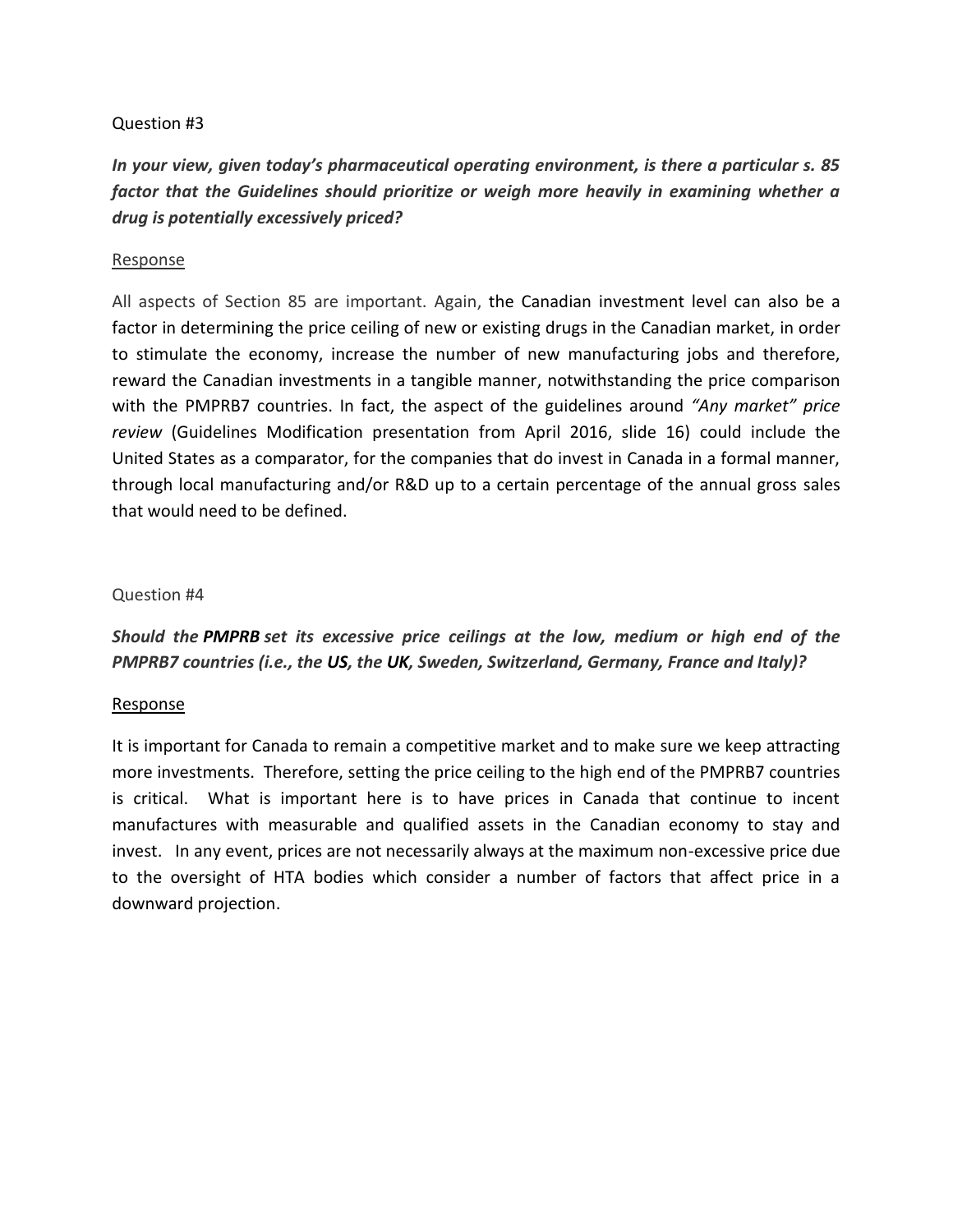# *Does the amount of research and development that the pharmaceutical industry conducts in Canada relative to these other countries impact your answer to the above question and if so, why?*

## Response

Research & development is but one measure. What about manufacturers who additionally invest in production assets, employment, exports and other significant inputs to the Canadian economy? Such activity should not be lost in the broader discussion as they are significant and may in fact be a possible price measurement tool.

#### Question #6

*What alternatives to the current approach to categorizing new patented medicines (based on degree of therapeutic benefit) could be used to apply the statutory factors from the outset and address questions of high relative prices, market dynamics and affordability?*

#### Response

This is a question that we are not in a position to respond in detail. However, some consideration could be given to the Board segmenting its categorization into 2 parts: 1) so called "expensive" new patent drugs for unique or specialized treatments; and 2) all others, which have nominal price issues and should frankly not consume the Board's jurisdictional time. On this same theme, some may argue that for existing patented drugs the Board shift those and others to a reactive system of price-watching similar to that for vet and OTC drugs.

## Question #7

# *Should the PMPRB consider different levels of regulatory oversight for patented drugs based on indicators of risk of potential for excessive pricing?*

#### Response

In light of our response under Question #5, we believe that manufacturers with measurable and qualified assets that contribute to the Canadian economy, in other words, companies that have on-the-ground manufacturing, on-shoring of production (tech-transfers) and employ Canadians with good paying jobs (to name a few) could be given preferential price treatment.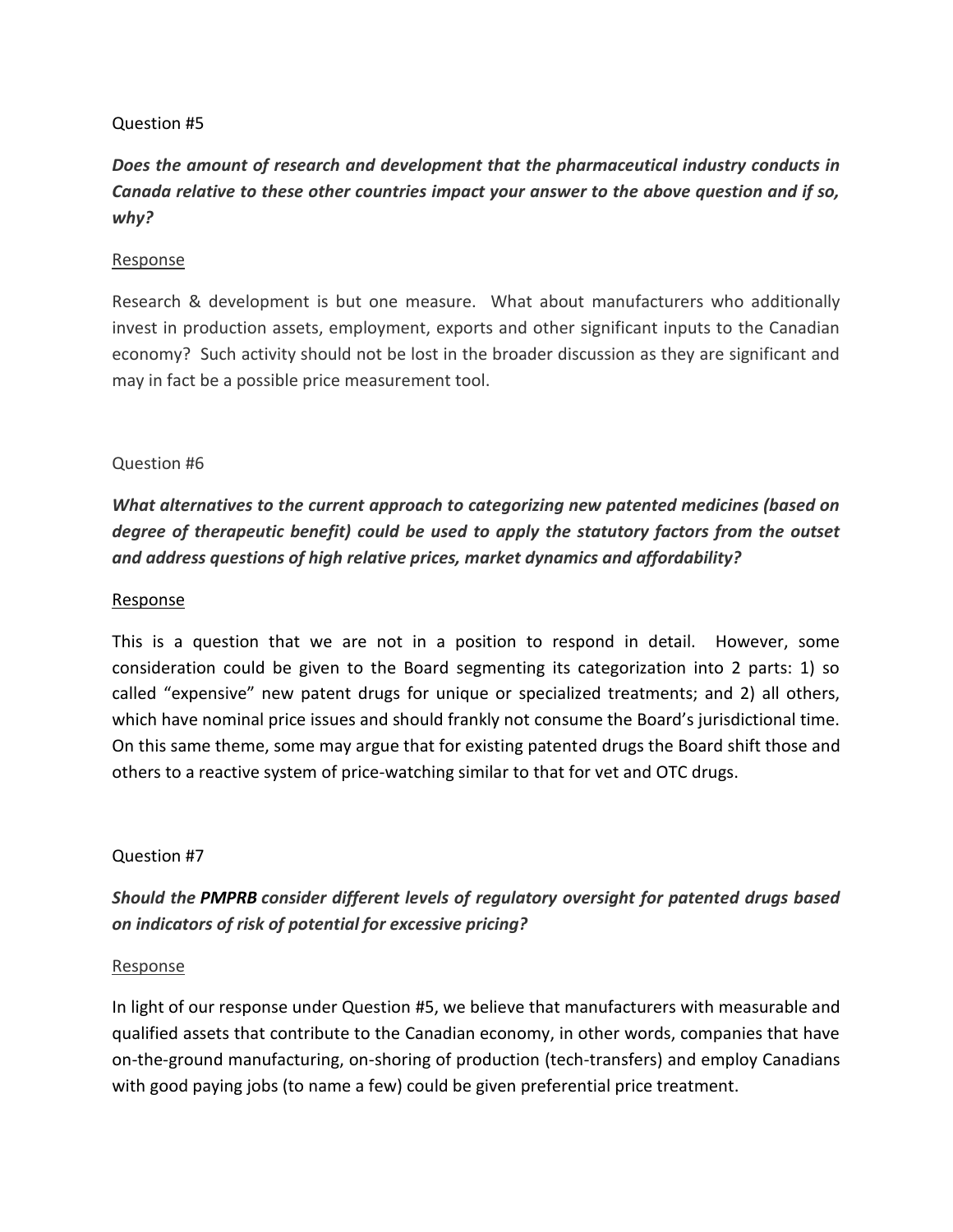# *Should the price ceiling of a patented drug be revised with the passage of time and, if so, how often, in what circumstances and how much?*

## Response

No. In the absence of other favourable mitigation, this defies fair business practices as a manufacturer's costs rise with time, not diminish. To suggest that there should be an inverse relationship between cost and price is simply not reasonable and could play a significant role in destroying Canada's desire to be an innovation leader according to the federal government's recent stated ambition [http://news.gc.ca/web/article-en.do?nid=1084439.](http://news.gc.ca/web/article-en.do?nid=1084439) To provide a clear example, if a product has been on the Canadian market for several years and the price decreases in one of the PMPRB7 countries, a European country in this case, it doesn't seem like a fair practice to impact negatively the price of that product in the Canadian market through way of an investigation and potential VCU.

## Question #9

# *Should price discrimination between provinces/territories and payer types be considered a form of excessive pricing and, if so, in what circumstances?*

## Response

No. It is interesting the view governments take of the pharmaceutical industry relative to other industries with whom they transact. The Provinces and Territories have a plethora of allowed or applied discriminatory practices on price and consumer availability in all sorts of industries, yet somehow the pharmaceutical industry achieves special and disproportionate attention. As suggested in Response #8, careful thought must be given to the effect on manufacturers.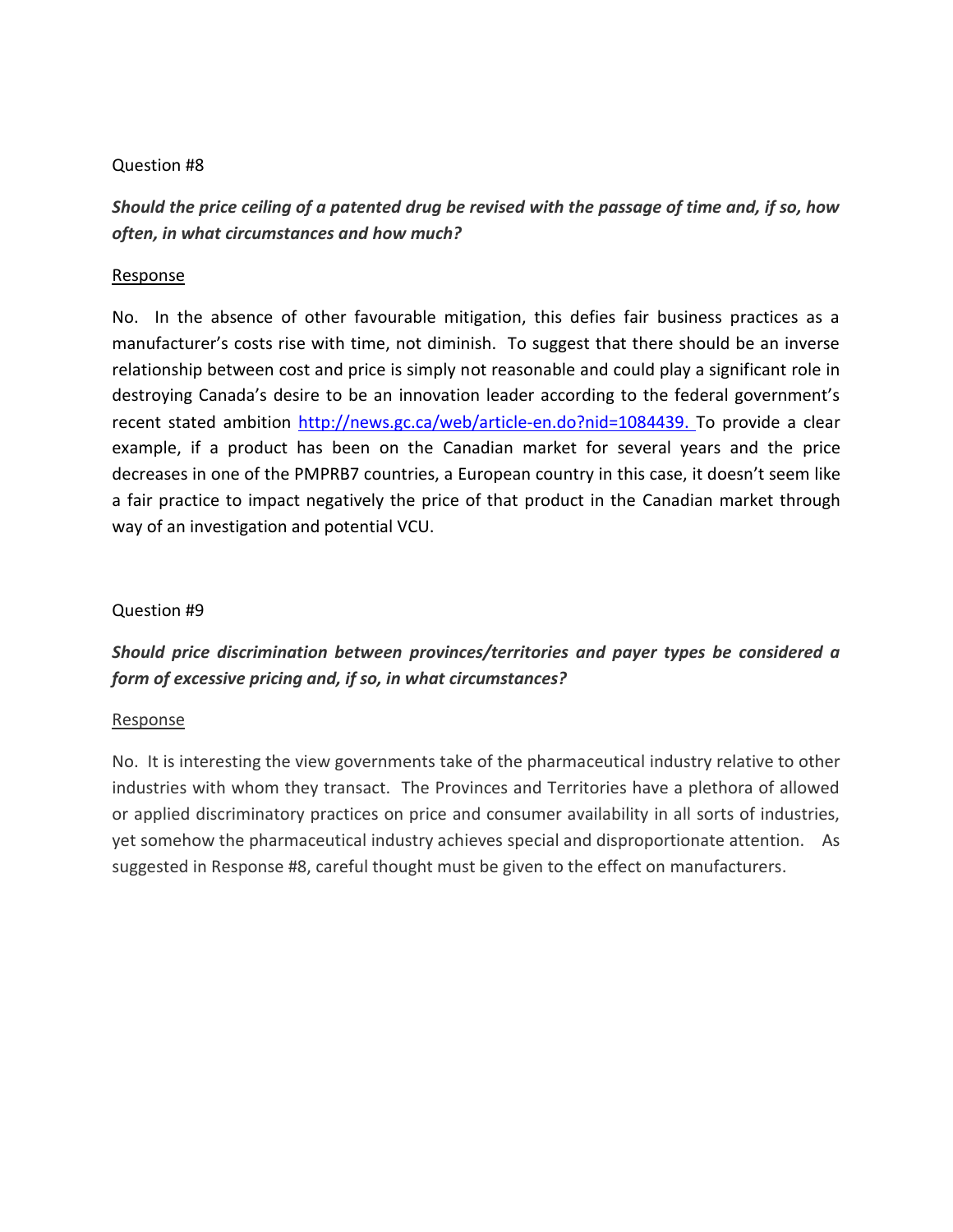# *Are there other aspects of the Guidelines not mentioned in this paper that warrant reform in light of changes in the PMPRB's operating environment?*

#### Response

Yes. At the top of the list would be the filing burden and what is referred to as, "the 4<sup>th</sup> decimal-point calculation." In the past, the Board said it would like to take steps to lower the filing burden. We agree with this objective as it would relieve Board staff and manufacturers of some of the burden without materially affecting the Board's objectives. Board staff could then focus on other activities.

Also, we do not support new competitor pricing based on the ATP of the first entrant, as determined from IMS's Canadian Drug Store & Hospital price audit. This practice is problematic at many levels not least of which is that it is a disincentive to manufactures to come to market. For a manufacture with measurable and qualified assets in Canada, this could mean no job creation or even job loss as a financial response to this effect.

#### Question #11

## *Should the changes that are made to the Guidelines as a result of this consultation process apply to all patented drugs or just ones that are introduced subsequent to the changes?*

#### Response

Applying it only to all patented drugs would amount to an unfair business practice. Manufacturers applied and were processed based on certain terms and metrics. To retroactively change those would be, as was stated, unfair and goes to the disincentive issue. Imagine the response if government attempted to retroactively price diminish or change the terms of engagement on other industries. This would most probably have a negative effect on the R&D investments, as well as putting in jeopardy all the recent manufacturing investments that were made to compete with India and China, where the labor cost is much lower than in Canada.